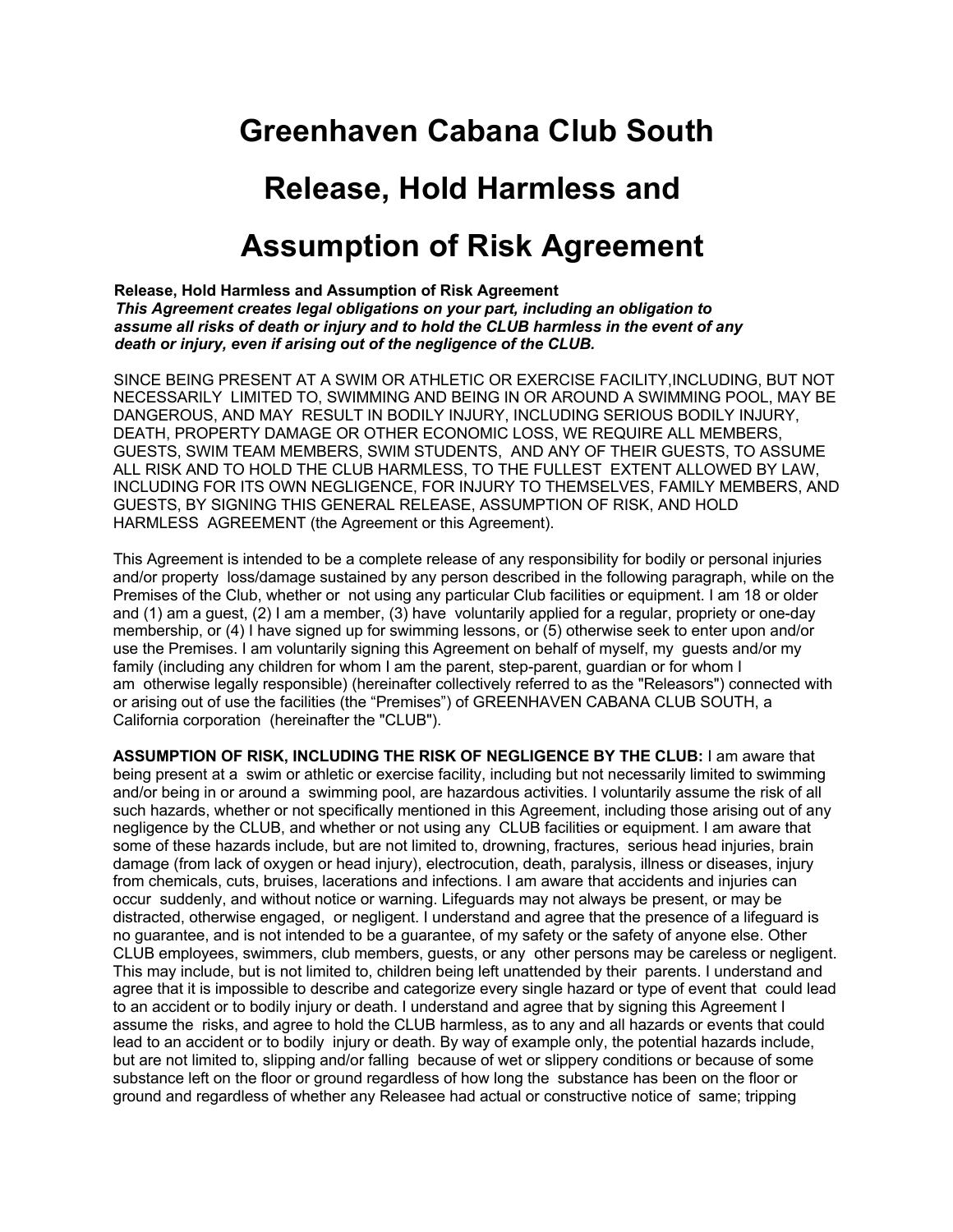and/or falling because of any uneven, rough or broken surface, or an obstacle (whether animate or inanimate), or an item or debris left on the floor or ground, regardless of how long the uneven, rough or broken surface has existed and regardless of whether any Releasee had actual or constructive notice of same, or or regardless of how long an obstacle (whether animate or inanimate) or any item or debris has been in place and regardless of whether any Releasee had actual or constructive notice of same; persons of any age playing or roughhousing in or around the pool area or anywhere on the Premises; falling or displaced objects, regardless of location, type or size, and regardless of the reason for falling or displacement, specifically including (but not limited to) buildings or structures or portions thereof and regardless of whether any Releasee had actual or constructive notice of same; thrown or tossed items or objects, regardless of location, type or size, and regardless of intent or the reason for throwing or tossing and regardless of whether any Releasee had actual or constructive notice of same. In addition to the risks posed by the pool itself, the risks of ordinary activities (such as but not limited to walking, running, sitting, standing, reaching, twisting, bending, kneeling, stooping, eating or drinking, regardless of whether or not allowed by CLUB rules and regulations), may be markedly enhanced by the presence of water or spilled food or liquid that may be elsewhere on the Premises.

**WAIVER OF CLAIMS, RELEASE AND HOLD HARMLESS, INCLUDING FOR NEGLIGENCE BY THE CLUB:** In consideration of the agreement of the CLUB to permit me, my family members, and/or our guests to use the Premises, I (for myself and on behalf of the other Releasors) waive all claims, release, hold harmless and forever discharge GREENHAVEN CABANA CLUB SOUTH, a California corporation, its employees, agents, volunteers, independent contractors, members, guests, officers, directors, and affiliates (hereinafter "Releasees"), from any and all liability, claim, loss, cost or expense arising from or attributable in any way to any act, or failure or omission to act, of any such person or organization arising out of or in connection with recreational swimming, swim lessons, competitive swimming, or any other use of the Premises whether or not related to swimming or pool use. This Agreement applies to all acts or omissions of Releasees, including negligent acts or omissions, regardless of whether such negligence is deemed active or passive. This Agreement applies to any claimed or actual injury, including, without limitation, personal, bodily, or mental injury, economic loss or any damage or injury to you, your spouse, guests, unborn child, or relatives. I hereby agree for myself and on behalf of the other Releasors that we, our heirs, distributees, guardians, legal representatives, and assigns will not make a claim against, sue, or attach the property of the CLUB for injury or damages resulting from the negligence of Releasees or otherwise as a result of my or the other Releasors' participation in swimming or any other activities on the Premises. Further, upon undertaking responsibility to be fully informed of all risks, I, acting both individually and on behalf of Releasors, hereby EXPRESSLY AND VOLUNTARILY ASSUME ALL RISK of death, bodily injury, personal injury, property damage or economic loss to myself or to any Releasor sustained while participating in any activity at or on the Premises. In executing this Agreement, Releasors hereby waive all rights and benefits which Releasors have or in the future may have under and by virtue of the items of Section 1542 of the Civil Code of the State of California, which Section reads as follows: A general release does not extend to the claims which the creditor does not know or suspect to exist in his favor at the time of executing the release, which if known by him must have materially affected his settlement with the debtor.

**AGREEMENT TO DEFEND AND INDEMNIFY, INCLUDING FOR NEGLIGENCE BY THE CLUB:** In addition, I HEREBY AGREE TO INDEMNIFY, DEFEND, AND HOLD RELEASEES HARMLESS from any and all claims or lawsuits arising out of or connected in any way with the use of the Premises by Releasors. I understand that this means that I will be responsible to pay all costs and attorneys' fees for defending Releasees against any such claim, for paying to resolve or settle any such claim, and for the payment or satisfaction of any award or judgment arising out of such claims. I agree that Releasees are entitled to choose their own attorneys for defense of any claims or lawsuits. By this Agreement, I agree to hold harmless, defend and indemnify the CLUB from all liability, damages, defense costs, including attorneys fees, or from any other costs incurred in connection with claims for bodily injury, wrongful death or property damage brought by me, my guests, my family members, or minors in my custody or control, including in the event that the CLUB was negligent, whether actively or passively.

**LIMITATION OF RECOVERABLE MEDICAL DAMAGES TO AMOUNTS ACTUALLY PAID:** I also agree and understand that in the event of any claim or lawsuit for bodily injury by me or on my behalf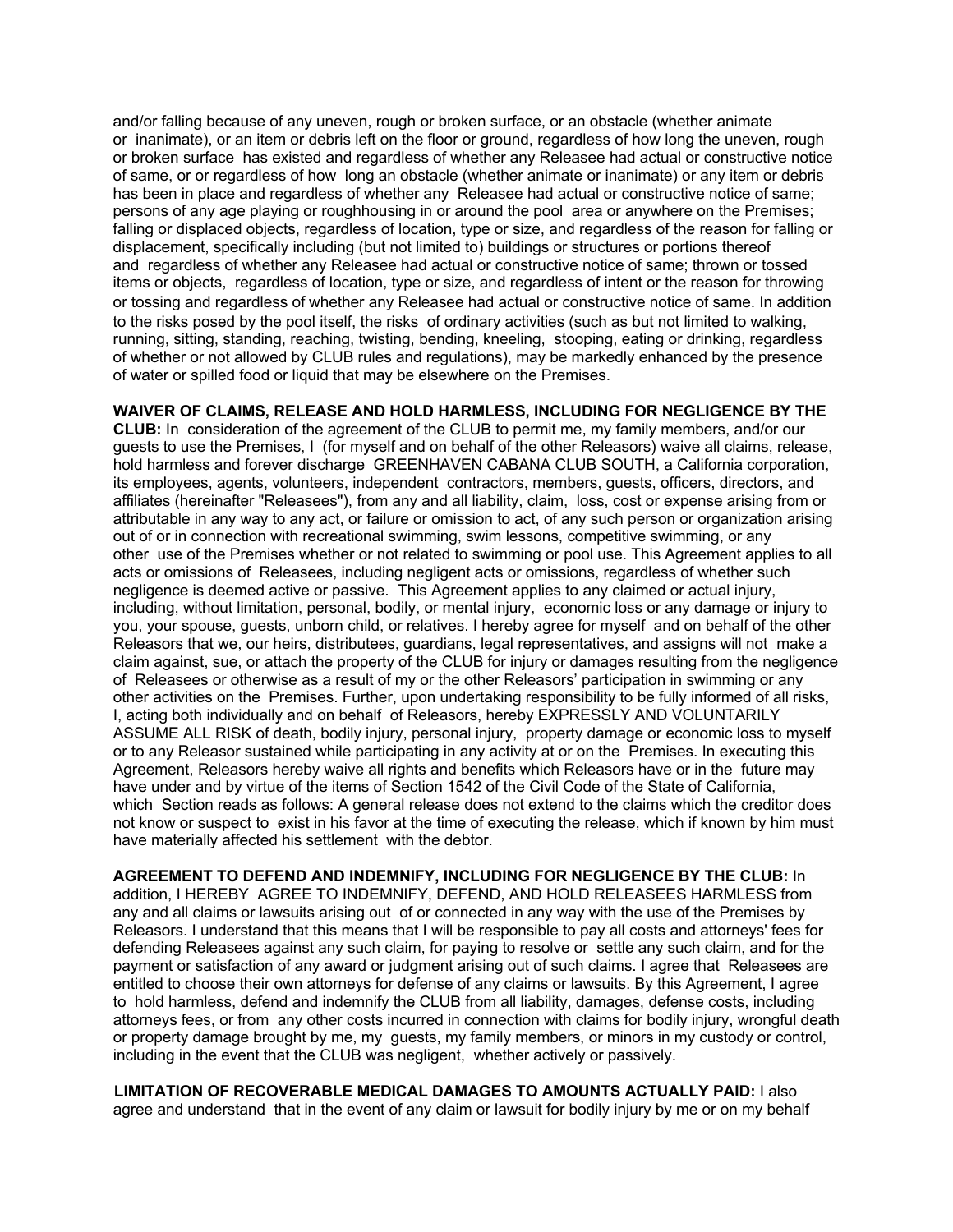(whether brought for my own injuries or brought by me in any representative capacity including, but not limited to, that of a *guardian ad litem* on behalf of a child or adult) arising out of or connected with any presence or activity at the CLUB or any physical condition of the Premises of the CLUB, and whether such claim or lawsuit is grounded in allegations of negligence (active or passive), gross negligence or willful misconduct, then I will make no claims for any medical billings, fees or costs which I have incurred (or which have been incurred on my behalf, or on behalf of anyone for whom I have made claim or brought suit in any representative capacity) to any Health Care Provider (as presently defined in California Judicial Council Form Interrogatories) in excess of the sum of (1) any dollar amounts actually paid to a Health Care Provider by me or on my behalf which are not covered and not reimbursed by any medical or other insurance (for example, deductible or co payment), and (2) amounts actually paid on my behalf by any medical or other insurer and accepted as payment in full by the Health Care Provider. I further agree that in any trial, arbitration or other proceeding to adjudicate damages, only the amounts mentioned above, as (1) and (2), may be admissible in evidence before any trier of fact deciding the issue of damages. By way of example only, without limitation, if I am injured at the CLUB, am taken to the hospital, and the hospital charges \$20,000, but my medical insurer settles the bill in its entirely and satisfied the hospital completely for \$10,000, and I have paid only a \$500 co-payment and owe nothing further, then I agree that any claims for medical bills by me shall be limited to no more than my \$500 copayment, plus the \$10,000 paid and accepted as payment in full by the hospital. Further, I agree that at most evidence of the actual payments of \$500 and \$10,000 may be admissible, and I will not offer evidence of the \$20,000 in charges. The provisions of this paragraph may be interposed to bar any attempt by me or an attorney retained by me, to admit such evidence or make a claim for such sums (including, by way of example but not by way of limitation, as an affirmative defense, a stipulation or as a release). Finally, I further agree that in the event I or any attorney retained by me seeks to introduce any such evidence, I will hold CLUB harmless and indemnify CLUB against (1) all attorneys fees incurred in conjunction with interposing the paragraph as a bar to introduction of such evidence, and, (2) should that effort be unsuccessful, I will hold the CLUB harmless and indemnify CLUB against any judgment or award entered in any such trial, arbitration or other proceeding to the full extent of such judgment or award, including all damages, whether covered by this paragraph or not. Nothing in this paragraph limits or conditions any other provisions of this Agreement. I also agree and understand that in the event that a portion or portions of this Agreement (is) are adjudicated to be invalid, such portions which are not invalid shall remain in full force and effect. Should any proceeding be brought arising out of, relating to, or seeking the interpretation or enforcement of the terms of this Agreement, the prevailing party thereto, as decided by the court, shall be entitled to reasonable attorneys' fees and costs incurred in good faith, including the costs of expert witnesses and consultants, and including the costs of any appeals and of any enforcement of judgment. It is further agreed that the proper venue for any such proceeding shall be the Superior Court of the State of California, in and for the County of Sacramento. This Agreement shall be governed by, interpreted and construed in accordance with the laws of the State of California. All words, phrases, sentences, and paragraphs, including the recitals hereto, are material to this Hold Harmless Agreement. The terms of this Hold Harmless Agreement, or any of them, shall not be interpreted against or in favor of any Party on the ground that any Party participated in the drafting of this Agreement. This Agreement shall bind and incur to the benefit of each Party hereto and each Party's agents, predecessors, heirs, successors and assigns. The following statements are true, and I understand that the CLUB has relied on them in accepting our application and in giving Releasors permission to enter the CLUB and use the Premises.

1. I am authorized to execute this release on behalf of Releasors.

2. This Hold Harmless Agreement contains the entire understanding and agreement between the Parties with respect to the matters referred to herein. No other representations, covenants, undertakings, or other prior or contemporaneous agreements, oral or written, respecting those matters that are not specifically incorporated herein, may be deemed in any way to exist or to bind any of the Parties. Each Party acknowledges that it has not executed this Agreement in reliance on any such promise, representation or warranty.

3. I am fully aware of the risks and hazards inherent in entering upon said premises or in participating in any events in or upon the Premises, and hereby voluntarily choose to enter upon the Premises and to allow any Releasors to enter onto the Premises, regardless of the present or future condition of the Premises, and knowing that any condition may become